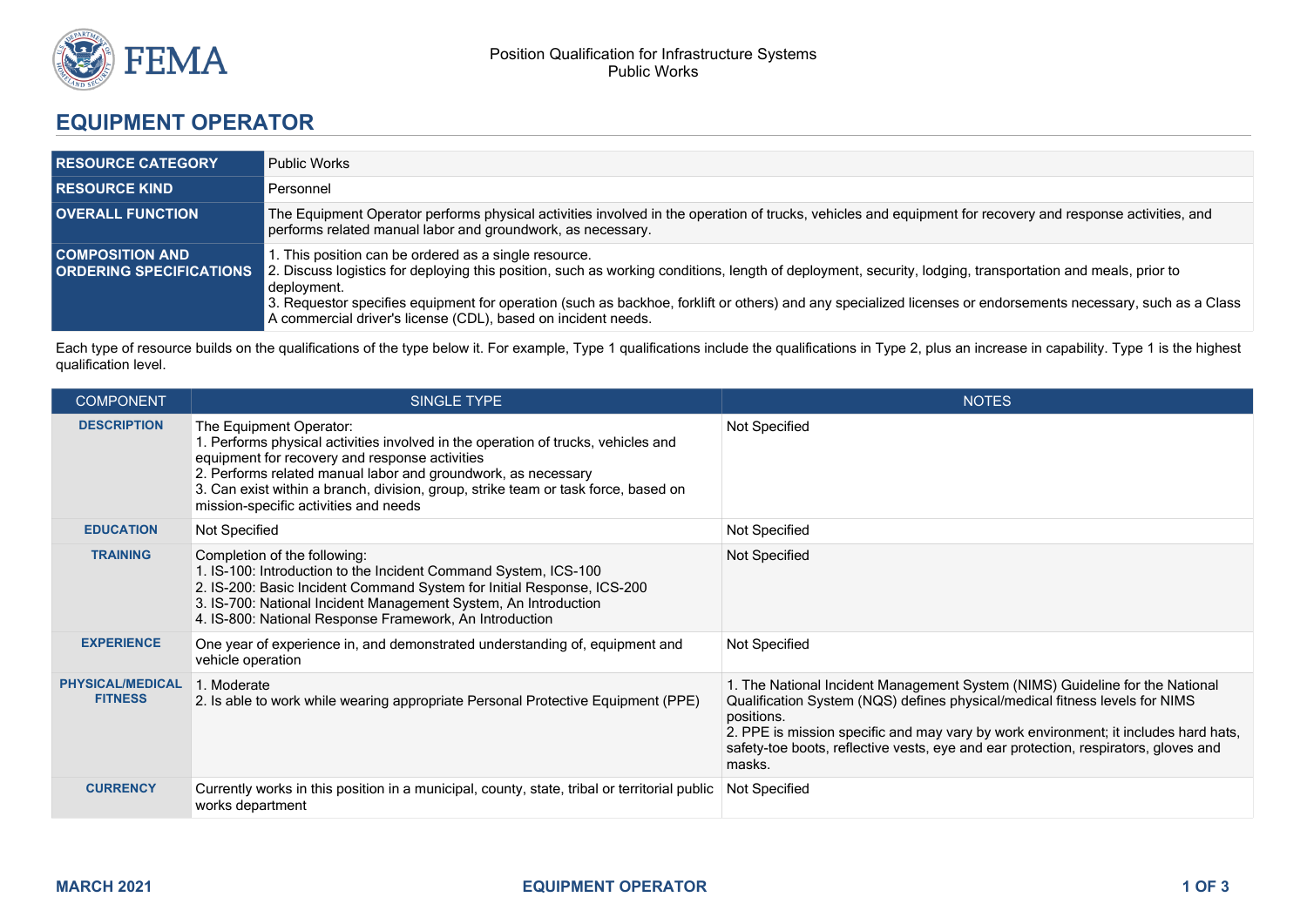

## Position Qualification for Infrastructure Systems Public Works

| <b>COMPONENT</b>                                                 | SINGLE TYPE                                                                                                                          | <b>NOTES</b> |
|------------------------------------------------------------------|--------------------------------------------------------------------------------------------------------------------------------------|--------------|
| <b>TECHNICAL</b><br><b>LICENSES AND</b><br><b>CERTIFICATIONS</b> | <b>PROFESSIONAL AND</b> License or certification in accordance with applicable regulations, based on incident Not Specified<br>needs |              |